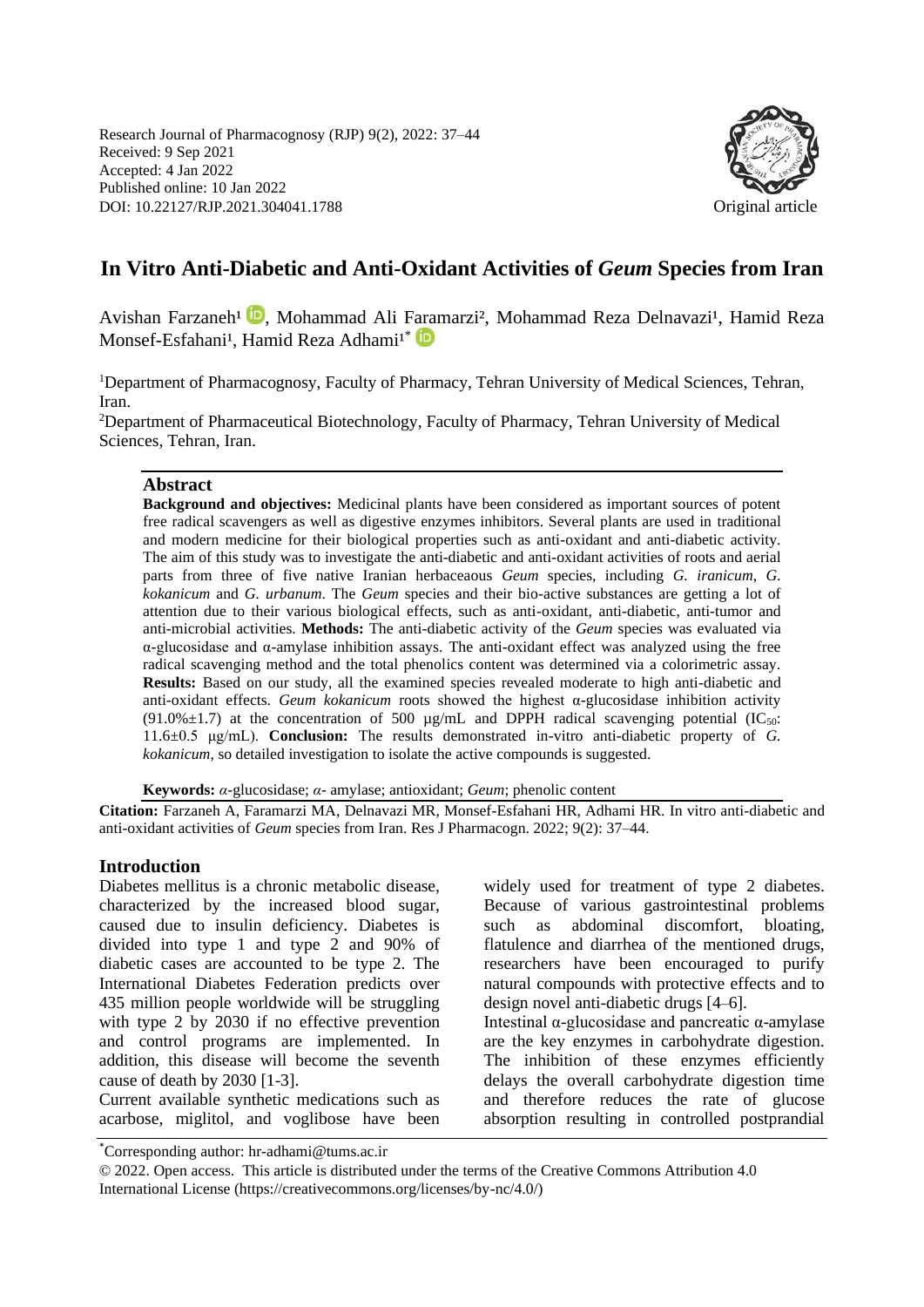hyperglycemia for the type 2 diabetes patients [7]. The production of free radicals can cause several pathological disturbances such as diabetes mellitus, heart diseases and cancer in human body. Plants synthesize a wide range of nonenzymatic anti-oxidants to protect them from free radicals' reactions [8]. In addition, phytochemical components such as alkaloids, terpenoids, polysaccharides and phenolic compounds have been reported for their anti-oxidant and antidiabetic activities [9,10].

The *Geum* genus (Rosaceae) belongs to rosoideae subfamily and consists of about 70 plant species mainly perennial herbaceous, which are distributed in temperate and arctic regions of the world [11,12]. The Iranian species are distributed in north, west north, east and central parts of the country at the altitudes of about 200 to 3400 m [13]. Since ancient time, in folk medicine, a decoction of the root and rhizome of *Geum* species has been applied for treatment of diarrhea, dysentery, dyspepsia and gastroenteritis. Also, the aerial parts infusion was used in cases of leucorrhoea, hemorrhages and fevers [14-17].

The *Geum* species and their chemicals are getting a lot of attention due to their various biological effects, including anti-oxidant, anti-tumor, antiviral, anti-microbial, angiogenic and myogenic effects [18–22]. Tri-terpenoids and tannins have been reported as the major bioactive compounds in *Geum* species [23].

The recent studies demonstrated notable activities of the plants from Rosidae subfamily on αglucosidase and α-amylase inhibition. *Geum urbanum* (common name: avens) has been used in some herbal anti-diabetic preparations [24–29]. In addition, the roots and aerial parts of some *Geum* species such as *G. urbanum* [30–32], *G. rivale* [30], *G. japonicum* [33], and *G. quellyon*  [22] have shown potent anti-oxidant effects.

The present study investigated the anti-diabetic activities as well as anti-oxidant potentials of three *Geum* species (*Geum urbanum* L., *Geum kokanicum* Regel et Schmath & Regel and *Geum iranicum* khatamsaz) which are native to Iran. Despite some investigations of phytochemical and biological properties on *G. urbanum*, there are very limited studies available on two other species due to their dedicated places of growth [11,12].

This study was approved by the Ethical

Committee of Tehran University of Medical Sciences (IR. TUMS. TIPS.REC. 1397. 102; date: 09.12.2018).

## **Chemicals**

All chemicals including α-glucosidase (*Saccharomyces cerevisiae*, EC3.2.1.20, 20 U/mg), α-amylase (*Aspergillus oryzae*), *p*nitrophenyl glucopyranoside (PNPG), 2,2 diphenyl-1-picrylhydrazyl radical (DPPH), butylated hydroxyltoluene (BHT), 3,5 dinitrosalicylic acid (DNSA), potassium phosphate buffer  $(KH_2PO_4 + K_2HPO_4)$ , Dimethyl sulfoxide (DMSO) and gallic acid were purchased from Sigma (USA). The solvents were of analytical grades.

## **Plant material**

*Geum kokanicum* and *G. iranicum* were collected from northern part of Khorasan province (Sorkheh cheshmeh and Imamzadeh Zakaria, respectively) and *G. urbanum* was obtained from Masuleh, Gilan province during the flowering times in June 2018. *Geum iranicum* and *G. urbanum* were identified and deposited at the Herbarium of Faculty of Pharmacy, Tehran University of Medical Sciences with the voucher specimens of 6714 THE and 6904 THE, respectively. *Geum kokanicum* was identified and deposited at the Herbarium of School of Science, University of Tehran with the voucher number of 48684 TUH. The samples were separated by root and aerial parts, dried at room temperature under the shade and ground to fine powders.

#### **Extraction**

The extraction was carried out by suspension of 1 g dried powder of each sample in 10 mL MeOH. Then it was settled in an ultrasonic water bath for 20 min at 40 °C and centrifuged for 10 min at 1008 RCF. The mixture was filtered and the residue was extracted once more with the same method. The filtrate was evaporated under reduced pressure and the dried extract was kept at 4 °C for the next step.

#### **Fractionation**

Based on bio-assays, the selected extract (*G. kokanicum* root extract), was fractionated by liquid-liquid chromatography with chloroform (CHCl3) followed by ethyl acetate (EtOAc) to obtain three fractions with the different polarities. First, 2 kg of the dried root powder was macerated in methanol and stirred for 48 h by a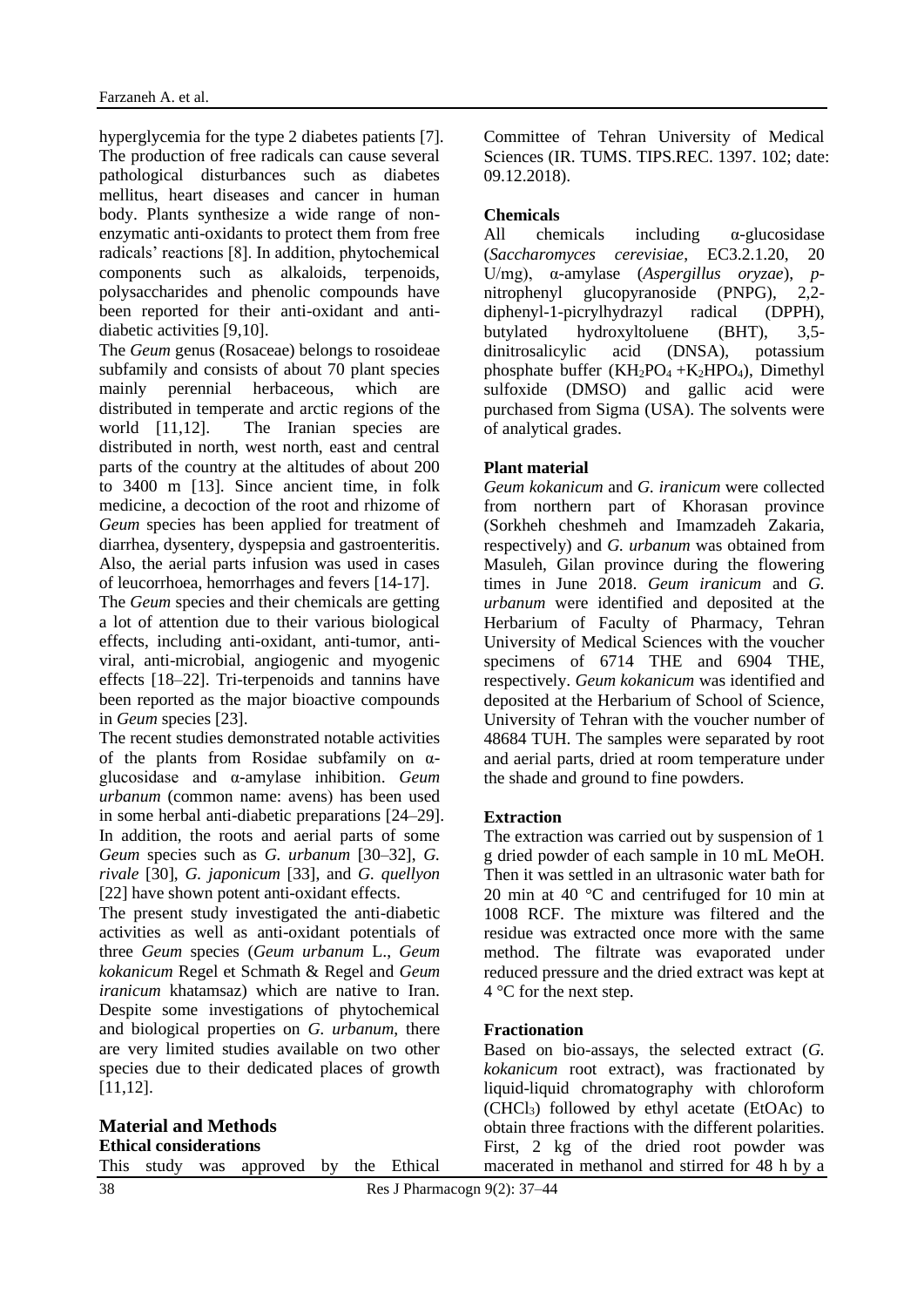mechanical stirrer. The solvent was refreshed and the extraction procedure was repeated two times more. Then the filtrate was evaporated under reduced pressure at 40 °C. The methanol residue (130 g) was suspended in 2 L water and successively partitioned three times with 2 L of CHCl<sup>3</sup> followed by EtOAc with the same procedure. The extracts were filtered and subsequently evaporated using a rotary evaporator under reduced pressure at 40 °C.

## **In-vitro α-glucosidase inhibitory assay**

The  $\alpha$ -glucosidase inhibitory activity of the samples was evaluated according to a published study [34]. A mixture of *α*-glucosidase solution (1 U/mL, 20  $\mu$ L) in potassium phosphate buffer (pH 6.8, 50 mM), different concentration of the extracts in 10% DMSO (20 μL) and 135 µL buffer were added to a 96-well plate and incubated at 37 °C. After 10 min, 25 μL PNPG (4 mM in buffer) was added to the reaction mixture and it was incubated again at 37 °C for 20 min. Finally, the absorbance was measured at 405 nm by a spectrophotometer (Gen5 Power wave xs2, BioTek, USA). DMSO (10%) and acarbose were used as the control and standard, respectively. The percentage of inhibition for each sample was assessed according the following equation:

% Inhibition =  $[(Abs_{control} - Abs_{sample})/Abs_{control}] \times 100$ 

Abs  $_{control}$  = absorbance of control, Abs  $_{sample}$  = absorbance of the sample.

#### **In-vitro α-amylase inhibitory assay**

The α-amylase inhibitory assay was carried out based on a previous method with some modifications [35,36]. Briefly, 100 μL of different plant extracts (in 10% DMSO) were added to 50 μL starch solution containing 0.5% w/v starch in phosphate buffer (pH 7.0, 50 mM). The reaction was initiated by adding 50  $\mu$ L  $\alpha$ amylase (2.5 U/mL) to the mixture and it was incubated at 37 °C with a shaker incubator. After 30 min, 200 μL of the reagent solution (44 mM DNSA, 106 mM potassium sodium tartrate, 40 mM NaOH) was added to the reaction mixture and heated to 100 °C for 10 min. The enzymatic hydrolysis of substrate was monitored by the released amount of 3-amino, 5-nitrosalicylic using microplate reader at 540 nm. The standard curve was obtained using different concentrations of maltose. Individual blanks were prepared for correcting the background absorbance, where the enzyme solution was replaced with 0.1 M phosphate buffer. Negative controls were conducted in an identical manner replacing the plant extracts with DMSO. Acarbose was used as standard. All experiments were carried out triplicated. The percentage of inhibition was calculated using the following equation:

% Inhibition =  $[(Abs_{control} - Abs_{sample})/Abs_{control}] \times 100$ 

Abs  $_{control}$  = absorbance of control, Abs  $_{sample}$  = absorbance of the sample

## **Total phenolics content**

The total phenolics content of the *Geum* species were defined using the method described by Velioglu et al. with slight modifications [37]. Briefly, 200 μL (0.2 mg/mL) of methanol extract from each sample was mixed with 1.5 mL of diluted Folin-Ciocalteu reagent (0.1 % V/V) in water and shaken vigorously for 5 min. After adding 1.5 mL aqueous solution of  $\text{Na}_2\text{CO}_3$  (75) mg/mL), the solution was incubated for 2 h at room temperature and the absorbance was measured at 760 nm. Six different concentrations (6.25 to 200 μg/mL) of gallic acid as a reference standard were used to obtain the trend line.

## **Free radical scavenging activity**

Free radical scavenging activity of the samples was determined using a published method [38]. Five mL of different concentrations (0.78, 1.56, 3.125, 6.25, 12.5, 25, 50, 100, 200 μg/mL) from each extract in methanol were added to 5 mL of DPPH solution (0.08 mg/mL). The mixture was shaken properly and incubated in a dark place at room temperature for 30 min. Then, the absorbance was measured at 517 nm with a Shimadzu UV spectrophotometer (Japan). BHT was used as the standard and each experiment was conducted three times. The percentage of scavenging was calculated using the following formula:

> $(\%)$  scavenging activity percentage  $=$  $[(Abs_{blank}-Abs_{sample})/(Abs_{blank})]\times100$

Abs  $_{\text{blank}}$  = Absorbance of blank, Abs  $_{\text{sample}}$  = Absorbance of the sample.

The  $IC_{50}$  values were determined using different concentrations of the samples.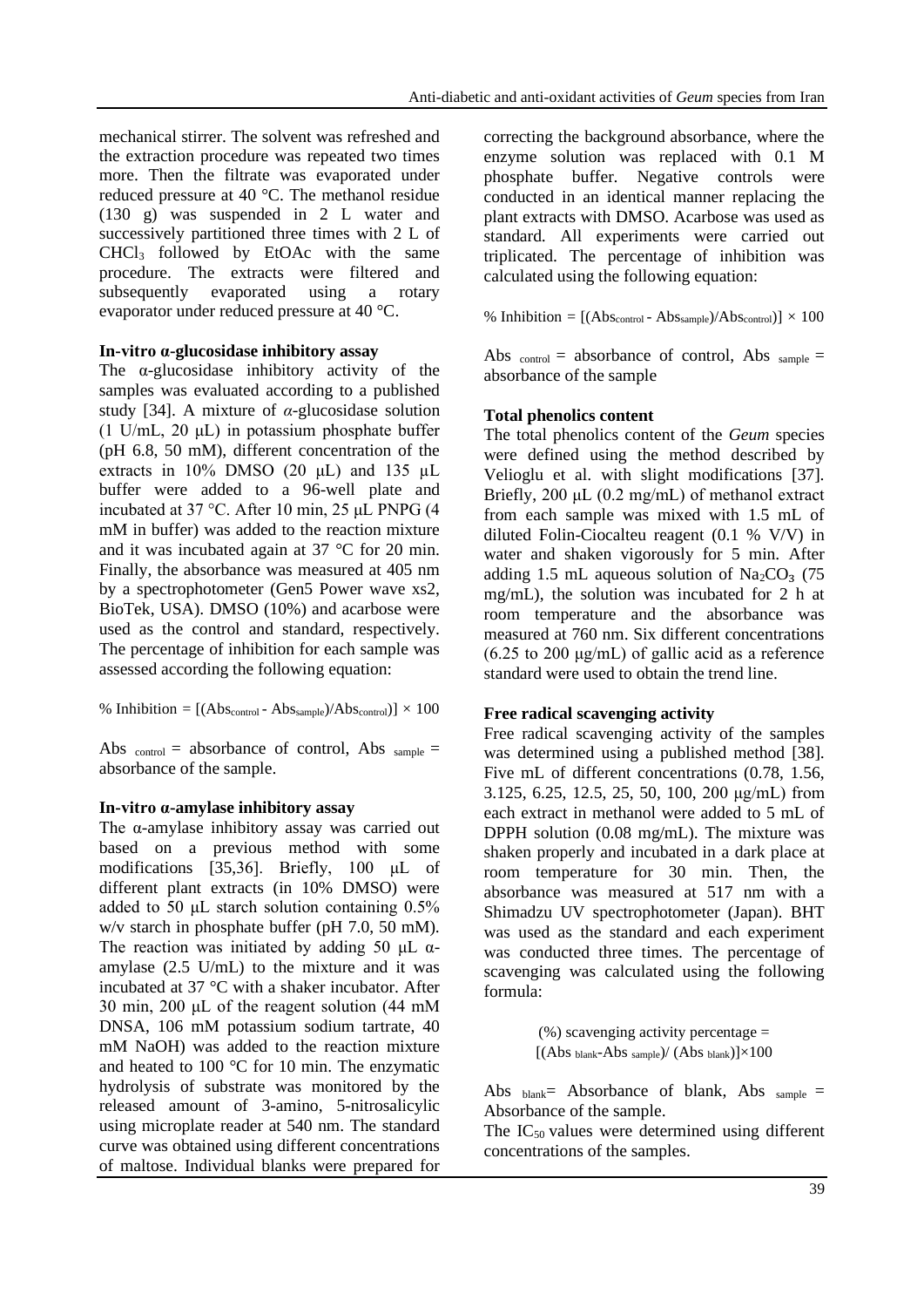#### **Statistical analysis**

The anti-diabetic and anti-oxidant activity tests were performed in triplicate. The results have been presented as mean±SD of three measurements. The obtained data were subjected to one-way analysis of variance (ANOVA) with IBM SPSS statistics 26.0 software (SPSS Inc., USA). Homogeneous groups were determined using Tukey's test at a significance level of  $(p<0.05)$ .

## **Results and Discussion**

The result revealed the root extract of *G. kokanicum* as the most potent α-glucosidase inhibitor with 91.0% of inhibition at the concentration of 500 µg/mL (Table 1). However, the aerial parts of *G. urbanum* and *G. kokanicum* as well as the root of *G. urbanum* showed moderate to good inhibitory activities by inhibition of  $60.0 \pm 3.5$ ,  $72.0 \pm 2.0$  and  $84.0 \pm 2.6$ %, respectively.

Regarding the α-amylase inhibitory activity, *G. urbanum* aerial parts demonstrated the highest activity with IC<sub>50</sub> value of 72.0  $\pm$  3.1%. In addition, both aerial parts and roots of *G. kokanicum* were found to be highly active toward α-amylase by inhibitions of  $61.0 \pm 2.6$ % and  $63.0$  $\pm$  2.0%, respectively (Table 1).

The total phenolic content was expressed as gallic acid equivalent (μg GAE/mg extract). The equation was obtained as  $y= 0.0071x+0.0297$  $(R<sup>2</sup>= 0.998)$ .

Among the three *Geum* species, the total phenolic content of *G. iranicum* root was the highest. This assay examines reduction of radical solution in the presence of a hydrogen-donating antioxidant (Table 2)

Free radical scavenging activities of the *Geum*  extracts were analyzed using DPPH reagent. BHT was used as the positive control  $(IC_{50} =$ 36.3±4.3 µg/mL); the result have been presented in Table 2. The results indicated that the root extract of *G. kokanicum* and *G. iranicum* presented the highest activities, respectively. There was a significant difference between *G. urbanum* aerial parts ( $IC_{50}$ = 163.6 $\pm$ 20.1  $\mu$ g/mL) in comparison with BHT and other tested extracts  $(p<0.05)$ .

According to the results, a detailed investigation was carried out on the *G. kokanicum* root extract. The methanol extract was fractionated stepwise by liquid-liquid extraction with chloroform and ethyl acetate for further assessment on inhibition and anti-oxidant activity. The extraction yields were 5 g for chloroform, 15 g for ethyl acetate and 110 g for methanol extracts, respectively. The results showed potent  $\alpha$ -glucosidase inhibitory activities for all fractions. The ethyl acetate fraction showed the highest phenolics content and promising activity on DPPH reagent (Table 3).

**Table 1.** Inhibitory activity of methanol extracts of *Geum* species at the concentration of 500 µg/mL in α-glucosidase and αamylase assays

| <b>Plant name</b> | Parts used   | $\alpha$ -Glucosidase inhibition (%) | $\alpha$ -Amylase inhibition (%) |
|-------------------|--------------|--------------------------------------|----------------------------------|
| Geum iranicum     | Root         | $54.0 \pm 3.6$                       | $45.0 + 1.7$                     |
| Geum iranicum     | Aerial parts | $56.0 + 2.6$                         | $52.0 + 3.6$                     |
| Geum kokanicum    | Root         | $91.0 + 1.7$                         | $63.0 + 2.0$                     |
| Geum kokanicum    | Aerial parts | $72.0 + 2.0$                         | $61.0 \pm 2.6$                   |
| Geum urbanum      | Root         | $84.0 \pm 2.6$                       | $18.0 + 1.7$                     |
| Geum urbanum      | Aerial parts | $60.0 + 3.5$                         | $72.0 + 3.1$                     |

Standard inhibitor (acarbose); IC<sub>50</sub> values for α-glucosidase and α-amylase inhibitory activities were  $484.2 \pm 10.4$  μg/mL and  $69.7 \pm 3.3$  µg/mL respectively.

| Table 2. Phenolics contents and DPPH radical scavenging potentials of Geum spp methanol extracts |
|--------------------------------------------------------------------------------------------------|
|--------------------------------------------------------------------------------------------------|

|                | .            |                        |                           |
|----------------|--------------|------------------------|---------------------------|
| <b>Sample</b>  | Parts used   | <b>Total phenolics</b> | $IC_{50}$ DPPH $**$       |
| Geum iranicum  | Aerial parts | $121.6 + 5.7b$         | $33.1 + 3.7^{\circ}$      |
| Geum iranicum  | Root         | $190.8 + 6.2^a$        | $18.7 + 0.9^a$            |
| Geum kokanicum | Aerial parts | $140.4 + 3.2b$         | $26.5 \pm 0.2^{\text{a}}$ |
| Geum kokanicum | Root         | $73.5 + 0.9^{\circ}$   | $11.6 + 0.5^{\text{a}}$   |
| Geum urbanum   | Aerial parts | $10.2 + 0.7d$          | $163.6 + 20.1b$           |
| Geum urbanum   | Root         | $65.4 + 15.1$ °        | $22.8 + 1.6^a$            |
| <b>BHT</b>     |              |                        | $36.3 + 4.3^{\circ}$      |

Data are expressed as means $\pm SD$  (n = 3) for each group. Mean values followed by different superscript lowercase letters (a, b, c, d) report significant differences between different extracts at p <0.05, according to Tukey's test. \*µg of gallic acid equivalents/mg of dried extracts ± SD; \*\*IC<sup>50</sup> μg/mL±SD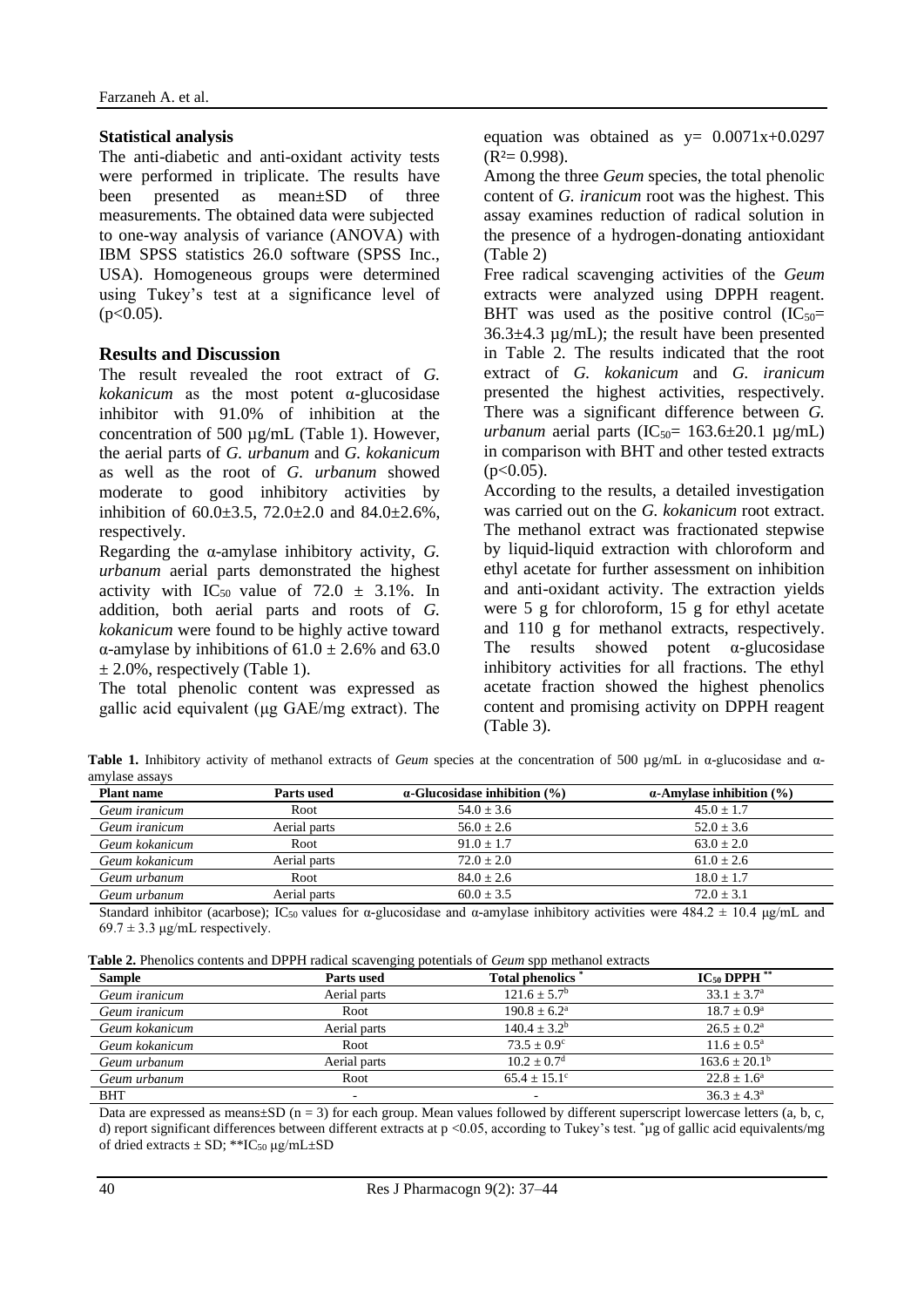Several studies have shown that phenolic constituents in medicinal plants greatly contribute to the anti-oxidant activity. Also, they have potential of starch digestion enzymes inhibition [30,39]. Co-administration of these compounds with synthetic inhibitors can reduce the effective dose for management of postprandial glycaemia [40].

**Table 3**. Phenolics contents, DPPH radical scavenging activity and α-glucosidase inhibitory activity at 500 μg/mL of different fractions of *Geum kokanicum* root

| Extract              | a- Glucosidase<br>inhibition $(\% )$                | Total<br>phenolics <sup>a</sup> | $IC_{50}$<br>DPPH <sub>b</sub> |
|----------------------|-----------------------------------------------------|---------------------------------|--------------------------------|
| <b>Chloroform</b>    | $98.0 \pm 1.0$                                      | $49.2 + 1.4$                    | $73.6 \pm 28.3$                |
| <b>Ethyl acetate</b> | $94.0 + 1.7$                                        | $121.7 + 6.1$                   | $6.4 \pm 0.1$                  |
| <b>Methanol</b>      | $95.0 + 3.6$                                        | $66.2 + 0.4$                    | $13.8 \pm 2.5$                 |
| Data                 | are expressed as means±SD; $a \mu g$ of gallic acid |                                 |                                |

equivalents/mg of dried extracts  $\pm$  SD;  ${}^{b}IC_{50} \mu g/mL \pm SD$ 

From pharmacological standpoint, phenolic compounds have shown a strong and positive correlation in defense responses such as antiinflammatory, anti-aging, anti-oxidant and antiproliferative effects. They can also reduce the incidence of some chronic diseases, for instance diabetes, cardiovascular diseases and cancers due to management of oxidative stress [10].

Previous reports have demonstrated the antioxidant effect of various *Geum* species and some of Rosaceae medicinal plants [30]. In 2017, the ethyl acetate fraction of root and aerial parts from *G. urbanum* exhibited the promising radical scavenging potential with  $EC_{50}$  value of 0.8 and 1.5 µg/mL, respectively, which attributed to high level of phenolic compounds [31,41]. According to the reports, the hydro-methanolic extract of *G. rivale* root was found as a rich source for polyphenolic contents such as ellagic acid (2.68 g/kg) [30,42]. In 2015, the ethanol and aqueous root extracts of *G. urbanum* have shown remarkable effects against DPPH by  $IC_{50}$  values as  $1.3 \pm 0.1$   $\mu$ g/mL and  $7.8 \pm 0.5$   $\mu$ g/mL, respectively [32].

Some studies also described that the ellagitannins might be the active components for hypoglycemic activities [43]. The results of the present investigation suggest that the polyphenolic compounds in *Geum* extracts might be responsible for anti-oxidant and anti-diabetic effects. These polyphenol compounds have shown high activities against DPPH, O (2)(-), •OH and NO as well as good inhibition on digestive enzymes such as  $\alpha$ -glucosidase by preventing from hydrogen binding for  $\alpha$ - (1,4)- glucosidic hydrolysis and  $\alpha$ -amylase by slowing the digestion and absorption of carbohydrates and viscous water-soluble dietary fibers [44–46].

## **Conclusion**

According to our knowledge, this is the first investigation on α-glucosidase and α-amylase inhibitory activity of *Geum* species. The outcomes of this study showed the three examined species have moderate to high antioxidant and anti-diabetic activities which can support the indication of this genus extracts in some anti-diabetic herbal preparations [26–29].

Based on the results (Table 3), the ethyl acetate fraction from *G kokanicum* root exhibited the highest anti-oxidant and α-glucosidase inhibition activities which can present it as a suitable candidate for further studies on isolation and characterization of bio-active components with anti-diabetic activities.

## **Acknowledgments**

The authors appreciate the deputy of research and innovation at Tehran University of Medical Sciences for grant supporting of this study with the project number of 98-01-33-41912.

## **Author contributions**

Avishan Farzaneh performed the extraction and isolation and analyzed the experiment; Mohammad Ali Farzamarzi performed the enzymes assay; Hamidreza Monsef-Esfahani collected the plants and co-supervised the study; Mohammad-Reza Delnavazi designed; analyzed the anti-oxidant assay and Hamid-Reza Adhami supervised and managed the project. All of the contributors were involved in manuscript writing for their specific sections.

# **Declaration of interest**

The authors declare that there is no conflict of interest. The authors alone are responsible for the accuracy and integrity of the paper content.

# **References**

- [1] Marín-Peñalver JJ, Martín-Timón I, Sevillano-Collantes C, Cañizo-Gómez FJ. Update on the treatment of type 2 diabetes mellitus. *World J Diabetes*. 2016; 7(17): 354–395.
- [2] Jain S, Saraf S. Type 2 diabetes mellitus, its global prevalence and therapeutic strategies. *Diabetes Metab Syndr.* 2010; 4(1): 48–56.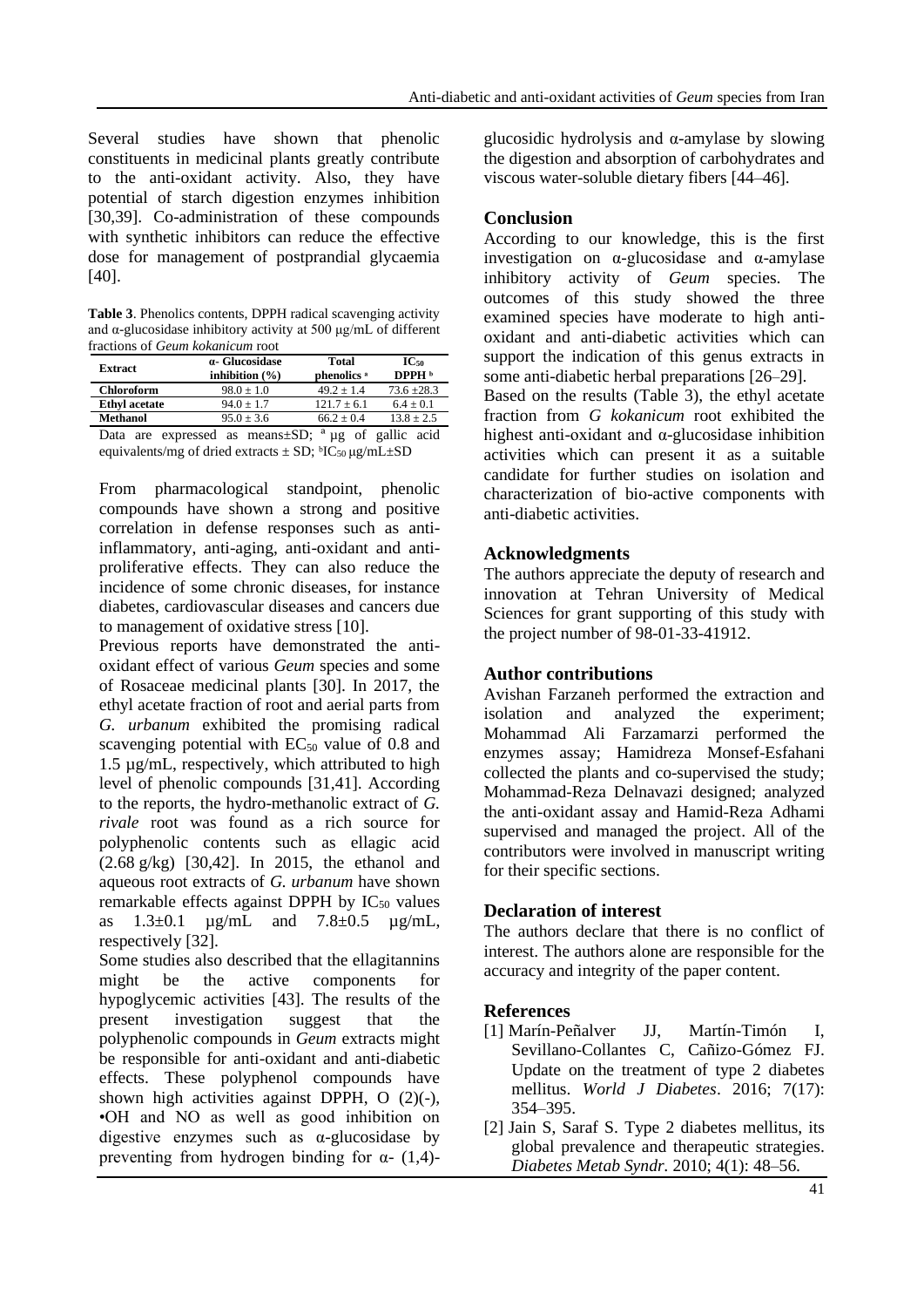- [3] Word Health Organization: Diabetes overview [Accessed 2020]. Available from: [https://www.who.int/health-topics/diabetes.](https://www.who.int/health-topics/diabetes)
- [4] Toeller M. α‐Glucosidase inhibitors in diabetes: efficacy in NIDDM subjects. *Eur J Clin Investig.* 1994; 24(S3): 31–35.
- [5] Ross SA, Gulve EA, Wang M. Chemistry and biochemistry of type 2 diabetes. *Chem Rev*. 2004; 104(3): 1255–1282.
- [6] Hollander P. Safety profile of acarbose, an αglucosidase inhibitor. *Drugs*. 1992; 44(3): 47–53.
- [7] Bischoff H. The mechanism of alphaglucosidase inhibition in the management of diabetes*. Clin Investig Med.* 1995; 18(4): 303–311.
- [8] Asgarpanah J, Motamed SM, Farzaneh A, Ghanizadeh B, Tomraee S. Antioxidant activity and total phenolic and flavonoid content of *Astragalus squarrosus* Bunge. *Afr J Biotechnol*. 2011; 10(82): 19176–19180.
- [9] Carocho M, Ferreira IC. A review on antioxidants, pro oxidants and related controversy: natural and synthetic compounds, screening and analysis methodologies and future perspectives. *Food Chem Toxicol*. 2013; 51: 15–25.
- [10] Lin D, Xiao M, Zhao J, Li Z, Xing B, Li X, Kong M, Li L, Zhang Q, Liu Y, Chen H. An overview of plant phenolic compounds and their importance in human nutrition and management of type 2 diabetes. *Molecules*. 2016; 21(10): 1–19.
- [11] Mozaffarian V. A dictionary of Iranian plant names. Tehran: Farhang-e- Moaser, 2003.
- [12] Khatamsaz K. Flora of Iran. No. 6: Rosaceae. Karaj: Research Institute of Forest and Rangelands, 1992.
- [13] Faghir MB, Armudian MM, Shahi SR. Micro-macro morphology of the genus *Geum* L. (Rosaceae) in Iran and their taxonomic significance. *Iran J Bot*. 2015; 21(2): 103– 117.
- [14] Menković N, Šavikin K, Tasić S, Zdunić G, Stešević D, Milosavljević S, Vincek D. Ethnobotanical study on traditional uses of wild medicinal plants in Prokletije Mountains (Montenegro). *J Ethnopharmacol.* 2011; 133(1): 97–107
- [15] Granica S, Kłębowska A, Kosiński M, Piwowarski JP, Dudek MK, Kaźmierski S, Kiss AK. Effects of *Geum urbanum* L. root extracts and its constituents on

polymorphonuclear leucocytes functions. significance in periodontal diseases. *J Ethnopharmacol*. 2016; 188: 1–12.

- [16] Abotorabi H. The ethnobotany and phytochemistry of plant distributed in the northern part of Iran in the Roeen and Esfarayen regions. Pharm.D. thesis, Faculty of Pharmacy, Tehran University of Medical Sciences, Tehran, Iran, 2002.
- [17] Vogl S, Picker P, Mihaly-Bison J, Fakhrudin N, Atanasov AG, Heiss EH, Wawrosch C, Reznicek G, Dirsch VM, Saukel J, Kopp B. Ethnopharmacological in vitro studies on Austria's folk medicine-an unexplored lore in vitro anti-inflammatory activities of 71 Austrian traditional herbal drugs. *J Ethnopharmacol*. 2013; 149(3): 750–771.
- [18] Li M, Yu CM, Cheng L, Wang M, Gu X, Lee KH, Wang T, Sung YT, Sanderson JE. Repair of infarcted myocardium by an extract of *Geum japonicum* with dual effects on angiogenesis and myogenesis. *Clin Chem*. 2006; 52(8): 1460–1468.
- [19] Panizzi L, Catalano S, Miarelli C, Cioni P, Campeol E. In vitro antimicrobial activity of extracts and isolated constituents of *Geum rivale*. *Phytother Res.* 2000; 14(7): 561–563.
- [20] Kurokawa M, Hozumi T, Basnet P, Nakano M, Kadota S, Namba T, Kawana T, Shiraki K. Purification and characterization of eugeniin as an anti-herpesvirus compound from *Geum japonicum* and *Syzygium aromaticum*. *J Pharmacol Exp Ther.* 1998; 284(2): 728–735.
- [21] Khorramizadeh MR, Shahverdi AR, Saadat F, Monsef-Esfahani HR. Inhibitory effect of *Geum kokanicum* roots on matrix metalloproteinases expression*. Pharm Biol*. 2006; 44(4): 266–270.
- [22] Russo A, Cardile V, Lombardo L, Vanella L, Vanella A, Garbarino JA. Antioxidant activity and antiproliferative action of methanolic extract of *Geum quellyon* sweet roots in human tumor cell lines. *J Ethnopharmacol*. 2005; 100(3): 323–332.
- [23] Cheng XR, Jin HZ, Qin JJ, Fu JJ, Zhang WD. Chemical constituents of plants from the genus *Geum*. *Chem Biodivers*. 2011; 8(2): 203–222.
- [24] da Silva Pinto M, de Carvalho JE, Lajolo FM, Genovese MI, Shetty K. Evaluation of antiproliferative, anti-type 2 diabetes, and antihypertension potentials of ellagitannins from strawberries (*Fragaria× ananassa*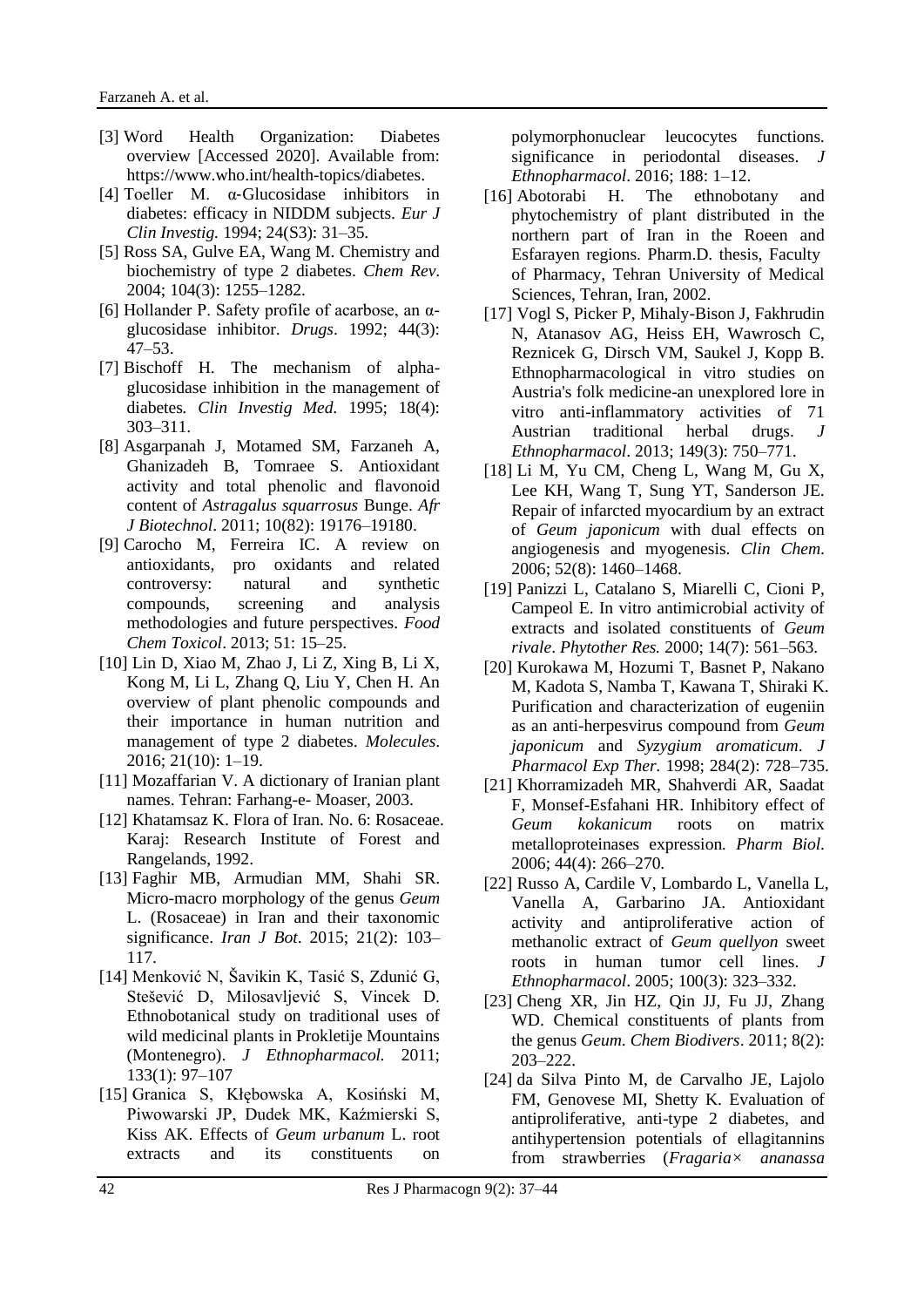Duch.) using in vitro models. *J Med Food.* 2010; 13(5): 1027–1035.

- [25] Tomczyk M, Latté KP. *Potentilla* a review of its phytochemical and pharmacological profile. *J Ethnopharmacol.* 2009; 122(2): 184–204.
- [26] Wichtl M. Herbal drugs and phytopharmaceuticals.  $3<sup>rd</sup>$  ed. Stuttgart: phytopharmaceuticals. 3 Stuttgart: Medpharm, 2004.
- [27] Kuenzle J. Herbs and weeds. A practical booklet on Medicinal herbs. Ticino: Krauterpfarrer Kunzle AG, 1967.
- [28] Madic V, Jovanovic J, Stojilkovic A, Vasiljevic P. Evaluation of cytotoxicity of 'anti-diabetic' herbal preparation and five medicinal plants: an *Allium cepa* assay. *Biol Nyssana*. 2017; 8(2): 151–158.
- [29] Duke J. Handbook of medicinal herbs. 2<sup>nd</sup> ed. Florida: CRC Press LLC, 2002.
- [30] Owczarek AL, Gudej J, Olszewska MA. Antioxidant activity of *Geum rivale* L. and *Geum urbanum* L. *Acta Pol Pharm*. 2015; 72(6): 1239–1244.
- [31] Dimitrova L, Zaharieva MM, Popova M, Kostadinova N, Tsvetkova I, Bankova V, Najdenski H. Antimicrobial and antioxidant potential of different solvent extracts of the medicinal plant *Geum urbanum* L. *Chem Cent J.* 2017; 11(1): 1–11.
- [32] Paun G, Neagu E, Albu C, Radu GL. Inhibitory potential of some Romanian medicinal plants against enzymes linked to neurodegenerative diseases and their antioxidant activity*. Pharmacogn Mag.* 2015; 11(1): 110–116.
- [33] Kim JB, Kim JB, Cho KJ, König GM, Wright AD. Antioxidant activity of 3, 4, 5 trihydroxybenzaldehyde isolated from *Geum japonicum. J Food Drug Anal*. 2006; 14(2): 190–193.
- [34] Saeedi M, Raeisi-Nafchi M, Sobhani S, Mirfazli SS, Zardkanlou M, Mojtabavi S, Faramarzi MA, Akbarzadeh T. Synthesis of 4-alkylaminoimidazo [1,2-a] pyridines linked to carbamate moiety as potent α-glucosidase inhibitors. *Mol Divers*. 2020; 25(4): 2399– 2409.
- [35] Ardeshirlarijani E, Namazi N, Jalili RB, Saeedi M, Imanparast S, Adhami HR, Faramarzi MA, Ayati MH, Mahdavi M, Larijani B. Potential anti-obesity effects of some medicinal herb: in vitro α-amylase, αglucosidase and lipase inhibitory activity. *Int*

*Biol Biomed J*. 2019; 5(2): 1–8

- [36] Wickramaratne MN, Punchihewa JC, Wickramaratne DB. In-vitro alpha amylase inhibitory activity of the leaf extracts of *Adenanthera pavonina*. *BMC Complement Altern Med*. 2016; 16(1): 1–5.
- [37] Velioglu YS, Mazza G, Gao L, Oomah BD. Antioxidant activity and total phenolics in selected fruits, vegetables and grain products. *J Agric Food Chem*. 1998; 46(10): 4113– 4117.
- [38] Sarikurkcu C. Antioxidant activities of solvent extracts from endemic *Cyclamen mirabile* Hildebr tubers and leaves. *Afr J Biotechnol*. 2011; 10(13): 831–839.
- [39] Agatonovic-Kustrin S, Kustrin E, Gegechkori V, Morton DW. Bioassay-guided identification of α-amylase inhibitors in herbal extracts. *J Chromatogr A.* 2020; Article ID 460970.
- [40] Ali Asgar MD. Anti-diabetic potential of phenolic compounds: a review. *Int J Food Prop*. 2013; 16(1): 91–103.
- [41] Schmitt M, Magid AA, Nuzillard JM, Hubert J, Etique N, Duca L, Voutquenne-Nazabadioko L. Investigation of antioxidant and elastase inhibitory activities of *Geum urbanum* aerial parts, chemical characterization of extracts guided by chemical and biological assays. *Nat Prod Commun*. 2020; 15(3): 1–9.
- [42] Oszmianski J, Wojdylo A, Lamer-Zarawska E, Swiader K. Antioxidant tannins from Rosaceae plant roots. *Food Chem*. 2007; 100(2): 579–583.
- [43] Yuan T, Ding Y, Wan C, Li L, Xu J, Liu K, Slitt A, Ferreira D, Khan IA, Seeram NP. Antidiabetic ellagitannins from pomegranate flowers: inhibition of α-glucosidase and lipogenic gene expression. *Org Lett.* 2012; 14(20): 5358–5361.
- [44] Nakagawa T, Yokozawa T. Direct scavenging of nitric oxide and superoxide by green tea. *Food Chem Toxicol.* 2002; 40(12): 1745–1750.
- [45] de Melo EB, da Silveira Gomes A, Carvalho I. α-and β-Glucosidase inhibitors: chemical structure and biological activity. *Tetrahedron*. 2006; 62(44): 10277–10302.
- [46] Oyedemi SO, Oyedemi BO, Ijeh II, Ohanyerem PE, Coopoosamy RM, Aiyegoro OA. Alpha-amylase inhibition and antioxidative capacity of some antidiabetic plants used by the traditional healers in